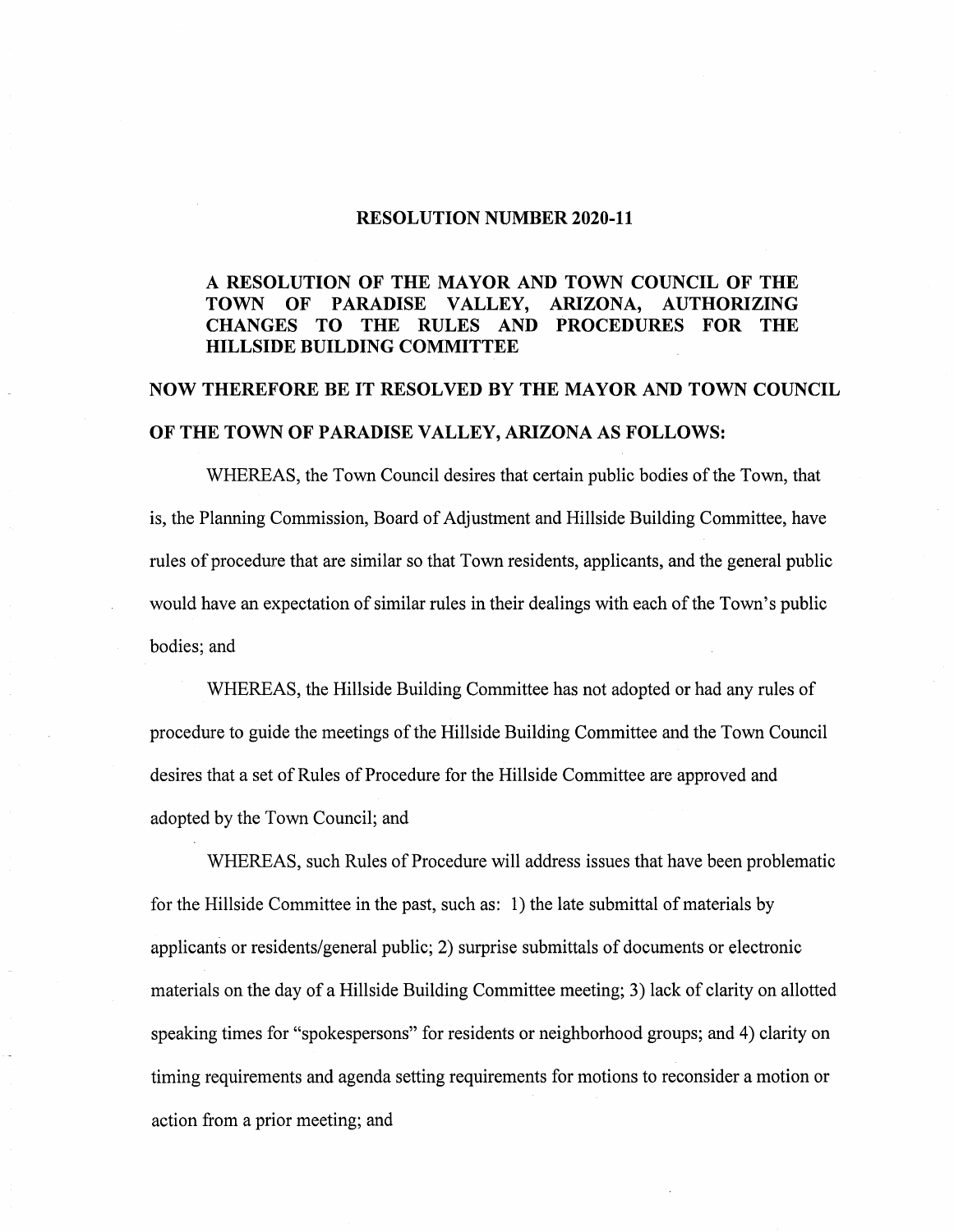WHEREAS, adoption of uniform rules for each public body and addressing needed changes will help staff, residents/general public, applicants, and the public bodies maintain greater transparency, predictability, and openness as well as providing for a more rigorous and thorough review of submitted materials by the Town staff and ensuring that all parties haye sufficient time to review materials submitted for public review prior to scheduled Hillside Building Committee meetings.

NOW THEREFORE, BE IT RESOLVED that:

1. Pursuant to the provisions of Town Code §2-5-6.D the Town Council hereby approves and adopts the Rules of Procedure for the Hillside Building Committee of the town of Paradise Valley, in the form of Exhibit A attached hereto and incorporated herein by this reference.

2. This Resolution shall take effect thirty (30) days after its adoption.

PASSED AND ADOPTED by the Mayor and Council of the TOWN OF PARADISE VALLEY, Arizona, this 25<sup>th</sup> day of June 2020.

Jerry

ATTEST:

Duncan Miller,

APPROVED AS TO FORM:

Andrew M. Miller, Town Attorney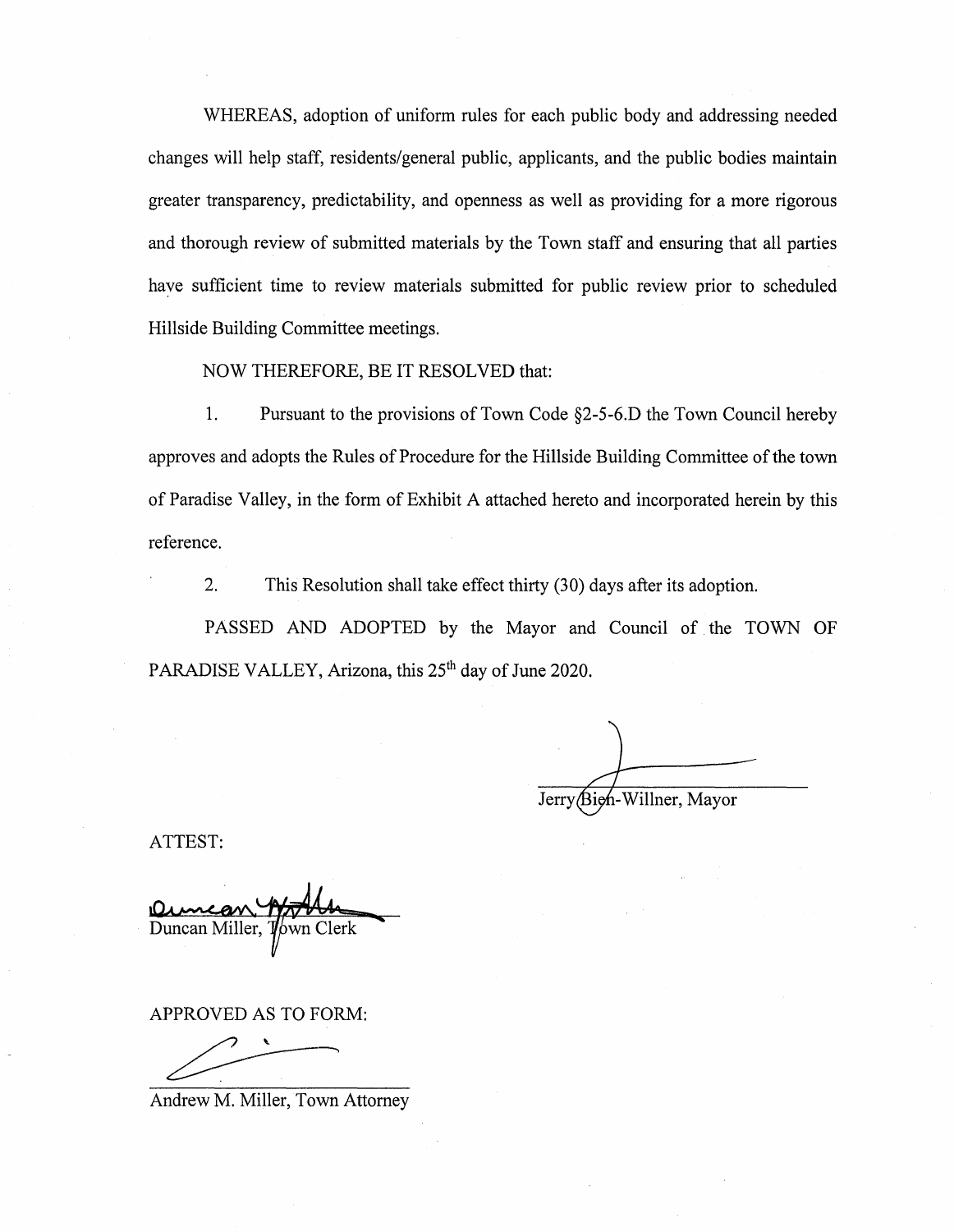# **"Exhibit A"**

# **TOWN OF PARADISEVALLEY**

# **Hillside Building Committee ("HBC") Rules of Procedure**

# **TABLE OF CONTENTS**

| <b>REQUIREMENTS FOR APPLICATION</b>          |  |
|----------------------------------------------|--|
| <b>SCHEDULING AND ADVERTISING OF MEETING</b> |  |
| <b>CHAIR ANDACTING CHAIR</b>                 |  |
| <b>PROCEDURE FORHBC MEETINGS</b>             |  |
| ASSISTANCE FROM THE TOWN STAFF               |  |

C:\Users\dmillerl097\Desktop\June 25\Handbook\Exh A - Hillside Building Committee Rules (for Council adoption 062520).docx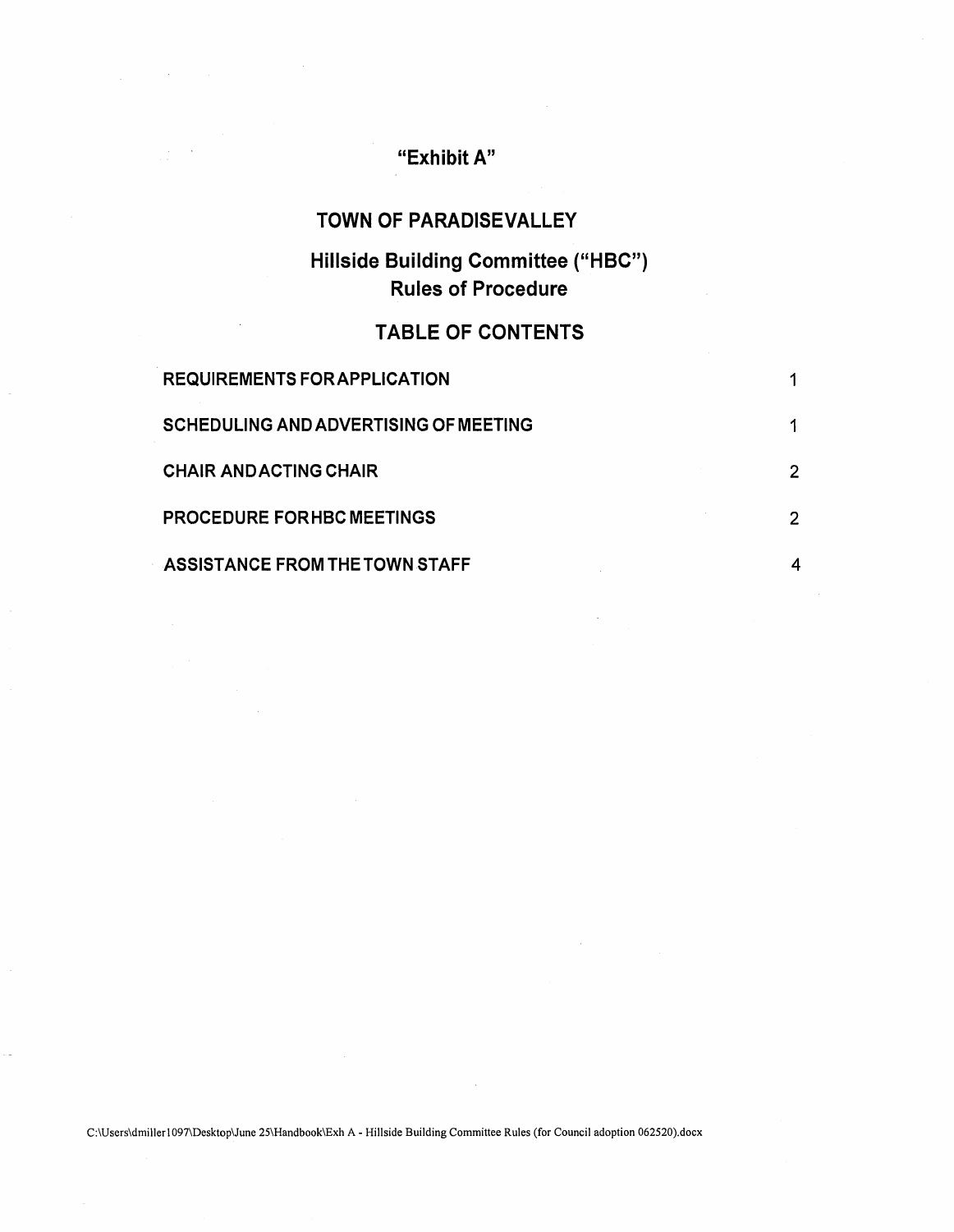#### **Requirements for Application**

A. Who may apply?

The owner or agent.

B. Requirements forapplication:

Completed application form (and any other information or documents relevant to the application).

#### **Review Process**

The HBC application and review process shall be in accordance with Article 22 of the Town of Zoning Ordinance and Chapter 5 of the Town Code.

### **Scheduling and Advertising of Meeting**

- A. Once a completed application is submitted, the application fee is paid, and the application is reviewed and deemed complete by staff, the application will be scheduled for the next available HBC meeting.
- B. Applicants will be required to submit their materials (including electronic materials such as a PowerPoint presentation that the applicant would like to use at the public meeting) before the first date on which notices of the HBC meeting are sent to the public (the "Cut-off Date"). This will generally be at least fifteen days before the HBC's meeting date. Materials submitted after the Cut-off Date and time shall not be distributed to the HBC and would not be considered at the public meeting on the applicant's matter. If the applicant believes that the consideration of materials submitted after the Cut-off Date need to be placed before the HBC, then the applicants' public meeting date shall then be continued to another suitable date and the applicant shall pay the costs of re-noticing and/or re-posting a public meeting. Applicants who have missed the Cutoff Date shall not distribute materials at the public meeting (each a "Handout") unless the Hand-out is a copy of materials that were already submitted prior to the Cut-off Date. The Community Development Director may make an exception to allow for a late submittal if it doesn't substantially change but may enhance the clarity of what was previously submitted or is de minimis in nature. Any electronic materials submitted by an applicant, including PowerPoint presentations, shall remain the same as those presented prior to the Cut-off Date and may not contain any new or updated slides or graphics. Submittals or written statements by the general public shall be submitted at least twenty-four (24) hours prior to the posted public meeting time in order for the staff to be able to assemble and distribute them to the HBC prior to the meeting time. If a resident or member of the general public cannot make a public meeting date and time and has a late submittal of material, including an email ("Late Public Submittal Material"), the Late Public Submittal Material may

1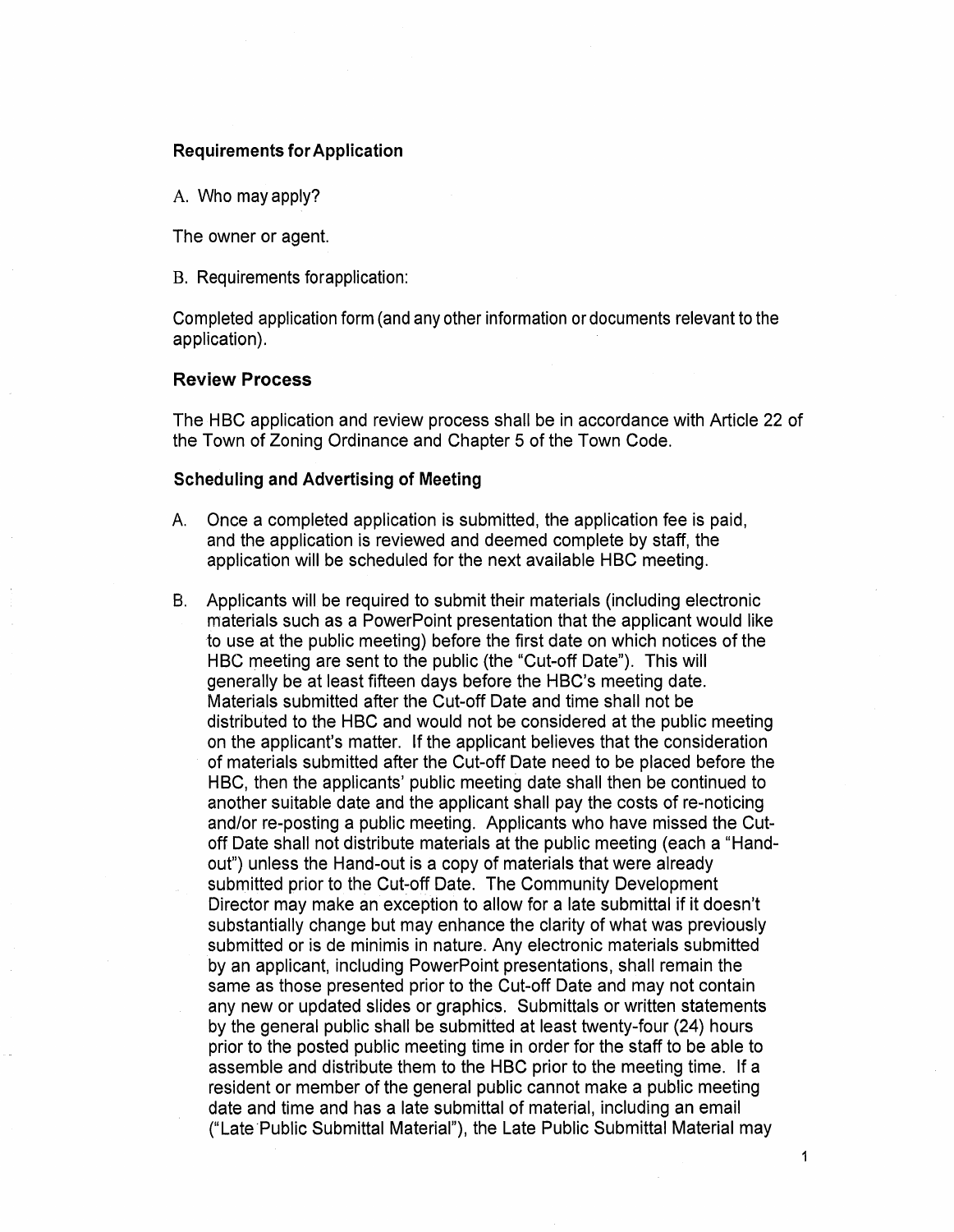be given to another member of the public who can present that Late Public Submittal Material at the public meeting. Because the Late Public Submittal Material will be first presented at the public meeting, the member of the public shall also be required to have at least ten (10) copies of the Late Public Submittal Material available for distribution (one for each HBC Member, and one copy for the staff, the applicant, and the minutes-taker). Residents and/or the general public may also submit their own written materials or comments at the public meeting, provided that they have at least (10) copies available to distribute. PowerPoint presentations by the general public shall not be permitted; provided, however, a member of the general public may hand-out a printed copy of the PowerPoint "slides" that such member of the public desires to present, provided that at least ten (10) copies of the PowerPoint "slides" are submitted for distribution.

C. A meeting on an application shall be held only after:

- 1. All properties owners located within a specified mailing radius of the subject property (as defined by the Town Zoning Ordinance) have been provided with notice by mail of the scheduled meeting date.
- 2. The property has been posted, identifying the day and time of the scheduled meeting.

#### **Chair and Acting Chair**

A. The Chair of the HBC shall preside at all HBC meetings.

B. In the absence of the Chair, the members present at any meeting shall elect a member to be Acting Chair, and such Acting Chairshall exercise all powers and prerogatives of the Chair until such time as the Chair is present.

#### **Procedure for HBC Meetings**

A. All meetings of the HBC shall be held at the Paradise Valley Town Hall, 6401 East Lincoln Drive, or other location selected by the Chair.

B. Time for meetings:

I. Regular Meetings:

The HBC shall hold regular meetings as needed on thesecondWednesday of each month at 8:00 a.m., except that when the date set fora regular meeting is a legal holidayforthe Town of Paradise Valleytheregularmeeting shall beheld on thenextfollowingWednesday. The HBC Chair may schedule a meeting to a different day or time due to inability to obtain a quorum.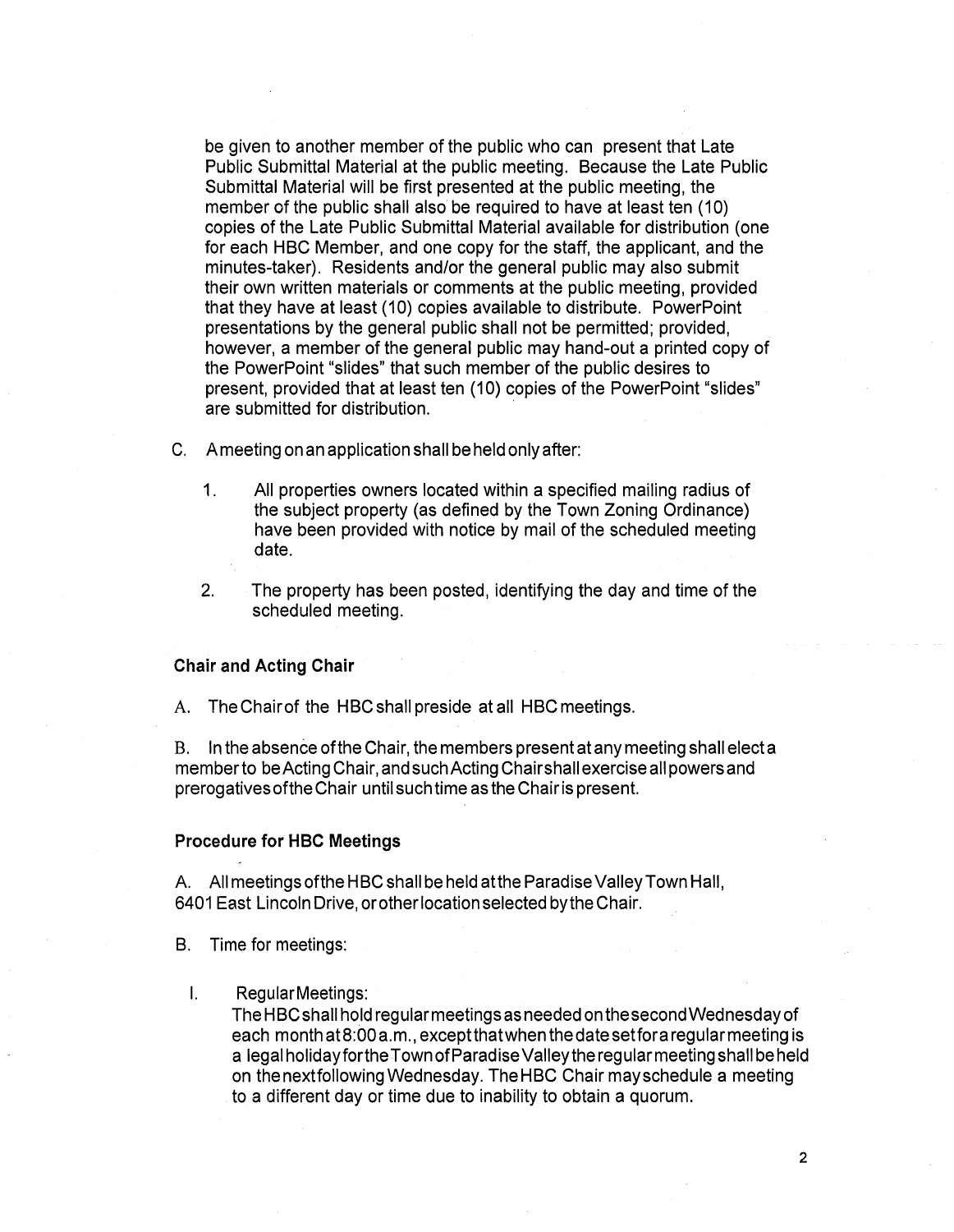2. Special Meetings:

Special meetings of the HBC may be called atanytime by the Chair, provided that each member personally receives notice of such meeting, in person, by telephone, or in writing, at least forty-eight (48) hours prior to such meeting.

C. Quorum Requirements:

A quorum of the HBC is three (3) members.

- D. Decisions and Actions by Majority Vote:
	- 1. All decisions and actions of the HBC shall be by an affirmative vote of a majority of those members present and voting.
	- 2. The vote or abstention from voting, of every individual member, on all matters voted upon, shall be recorded in the minutes of the meeting by the HBC Secretary. A member shall vote "yes", "no", or expressly abstain from voting.
	- 3. No member who is present at a meeting of the HBC shall abstain from voting unless:
		- a. the member was not present for all or a portion of the meeting on the subject to be voted upon, or
		- b. the member has a conflict of interest as provided by law, or
		- c. because of certain facts, the member cannot fairly and impartially consider and vote on the subject because of his personal interest in the subject or his prejudice on the subject.
	- 4. When a member of the HBC abstains from voting, he shall publicly state the reason for such abstention prior to the consideration of the itembytheHBC.
	- 5. If there is a tie vote on any matter before the HBC, the matter shall automatically be continued to the next regular meeting, or at the option of the Chair, the matters may be continued to a special meeting if (a) the date and time of such special meeting is announced at the time of such tie vote; and (b) the party or parties formally appearing before the HBC on such matter all consent to the matter being continued to such special meeting. If there is a tie vote on any matter and the matter is continued to a subsequent meeting pursuant to the preceding sentence, and there is anothertievoteatthesubsequentmeeting, thesubsequenttie vote shall be deemed to be a negative vote, and the matter shall be treated as having failed to be approved bytheHBC.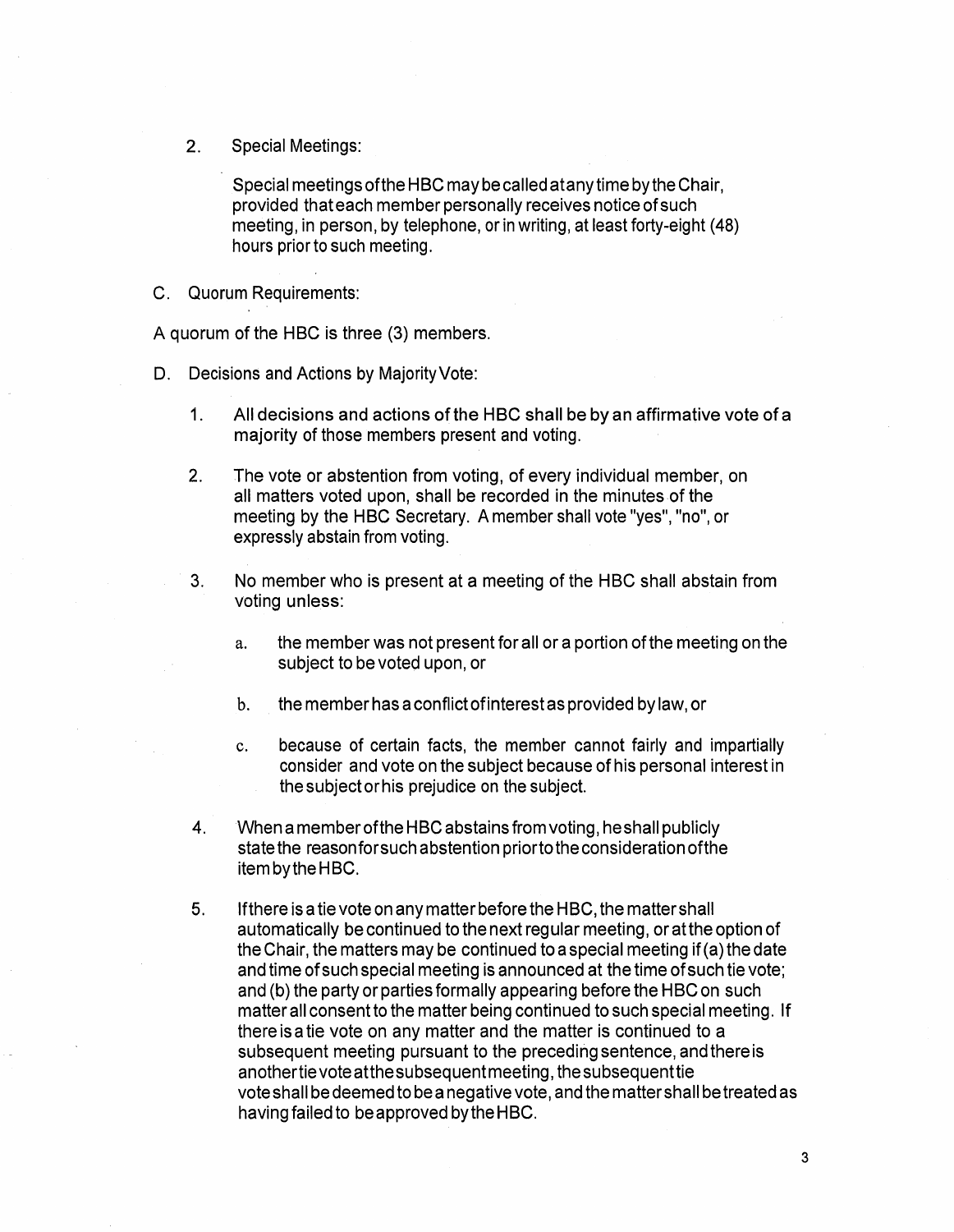6. Motion to Reconsider: A motion to reconsider any action taken by the HBC may be made only on the day the action is taken or at the next regular meeting of the HBC. A motion to reconsider must be made by a Member of the HBC who voted one the prevailing side of the motion buLmay be seconded by any other Member. A question failing by virtue of a tie vote may be reconsidered by motion of any Member of the HBC. The motion may be made at any time. It shall be debatable. Nothing herein shall be construed to prevent any Member of the HBC from making or remaking the same or any other motion at a subsequent meeting of the HBC. If a Member of the HBC desires to make a motion to reconsider after the HBC has already voted on a matter, then the Member shall contact the Chair and the Community Development Director within fifteen (15) days of the meeting at which the HBC took the action that the Member desires to have the HBC reconsider indicating that they would like to have a motion to reconsider the matter placed on the next HBC agenda; whereupon the Town staff shall distribute notice to persons who have registered with the Town staff that they desire notice of any meeting where a particular property or matter is placed on an agenda. If the motion to reconsider passes, then the HBC shall then take the matter up for discussion and possible action at the same meeting at which the motion to reconsider passed.

E. Any person recognized bytheChairmayspeakand address the HBC to express his opinion on any matter before the HBC. Any person may submit written comments to the HBC on any matter before the HBC. Upon the request of any party, a certified court reporter shall record the proceedings of all or any portion ofa meeting. Such party shall arrange for the attendance of a certified court reporter and pay all related expenses. lfa transcriptofall or any portion ofan HBC proceedings is prepared and completed, a copy shall be famished to the HBC by and atthe expense of the party ordering or causing the transcriptto be prepared and completed. If a spokesperson for an identified group of residents (such as a HOA officer or an attorney, the "Spokesperson") desires to speak on behalf of that group, a larger amount of time will be allotted, but not in excess of fifteen minutes unless the Chair finds that there are particularly detailed and difficult matters involved in the case. The Chair shall advise the members of a group that has selected a Spokesperson that if the members desire to speak individually at the meeting, the members shall limit their time and avoid any repetition of matters already addressed by the Spokesperson.

F. Alloranypartofan HBC meeting maybe reported byanypersoninattendance by means of a tape recorder, camera or other means of sonic or pictorial reproduction, provided that thereisnoactiveinterferencewiththeconductofthemeeting.

G. The OrderofBusinessofall regular HBC meetings shall be:

- 1. Call to Order
- 2. RollCall
- 3. Executive Session (if needed)

4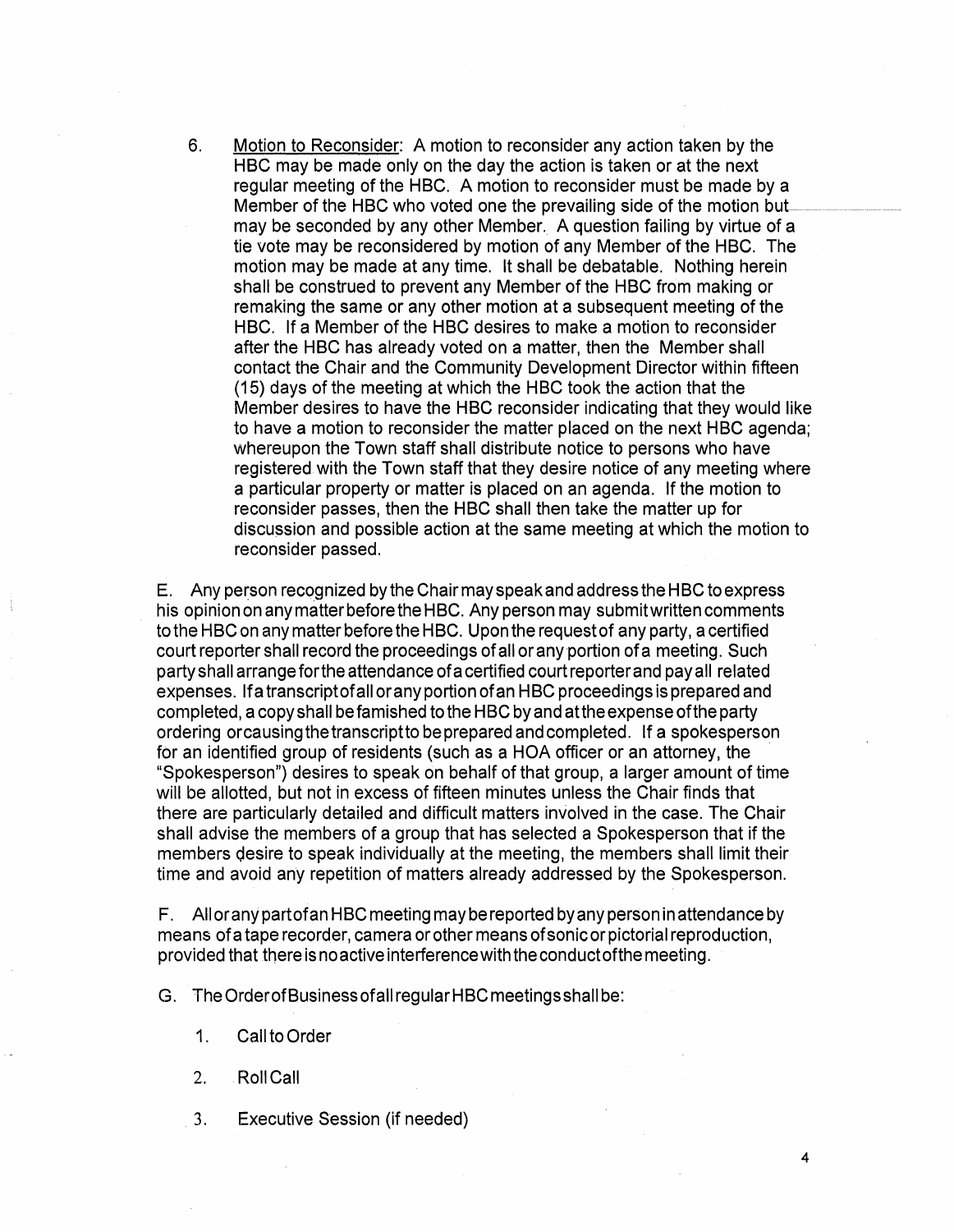- 4. Regular Business of the HBC
- 5.. Adjournment

### **Assistance from the Town Staff**

A. Upon request from the Chairofthe HBC, the Town Manager shall, by himself or through **a subordinate, endeavorto provide any information or assistance requested which may assist** the HBC or any member of the HBC.

The Town Manager, or Designee, shall attend all meetingsoftheHBC, and may commenton any matter before the HBC.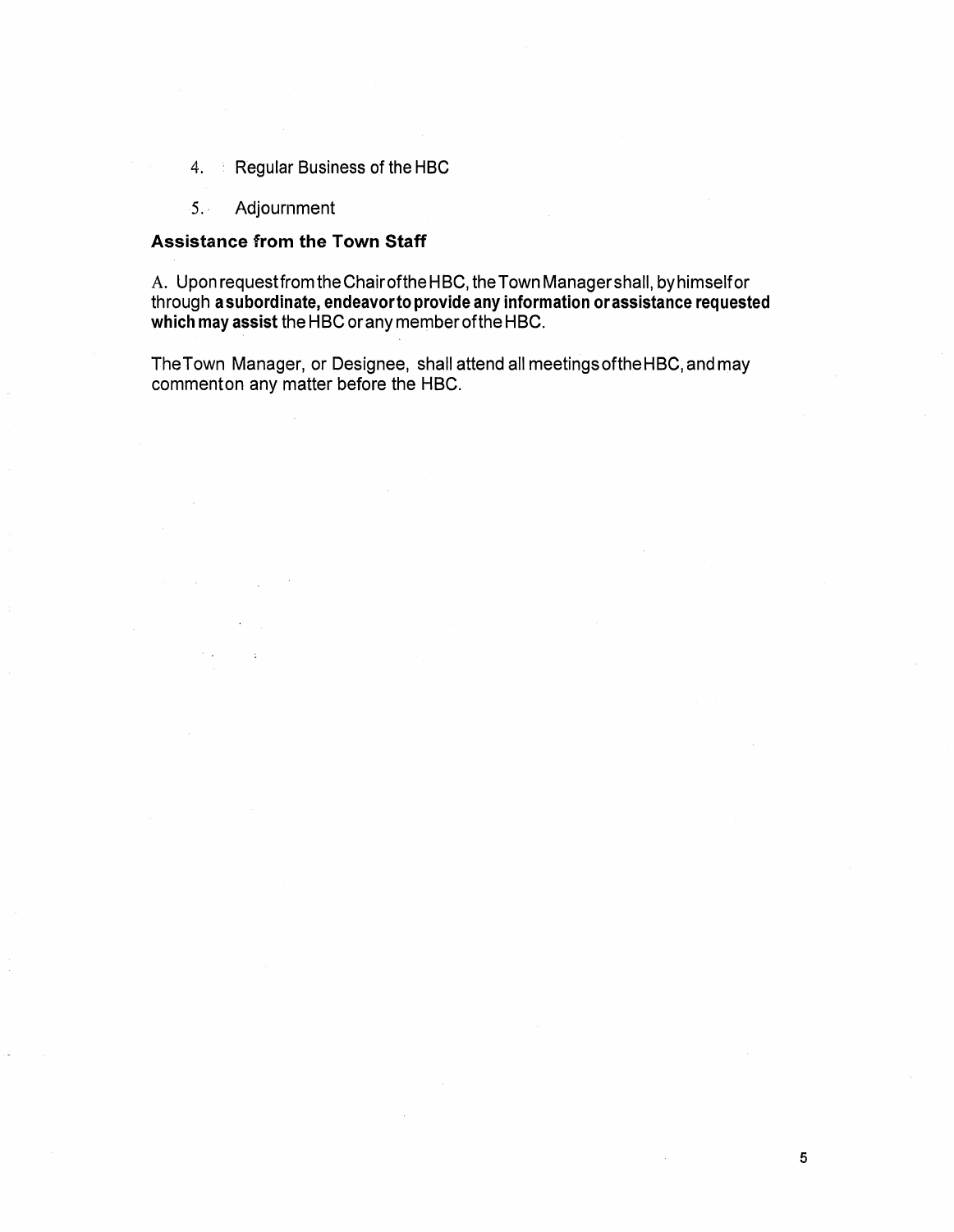## **Appendix A - HBC Meeting Procedure <Please note that no action or vote is taken on conceptual Hillside Reyiews)**

- I. Chair states the name of the case and asks for the staff report.
- II. Staff presents its report and recommendation; HBC is invited to ask questions.
- Ill. Applicant/representative presents case; HBC is invited to ask questions.
- IV. Chair opens the public meeting and asks speakers to state name. (HBC is invited to ask questions of each speaker after they conclude their remarks.)
	- A. Chair invites anyone in favor of the proposal to speak.
	- B. Chair invites anyone opposed to the proposal to speak.
	- C. Applicant/representative is invited to rebut/clarify/conclude.
- V. Chair closes public discussion
- VI. HBC members are invited by the Chair to ask applicant/representative and/or speakers questions.
- VII. HBC deliberates.
- VIII. Chair calls for a motion, and a second.
- IX. Voting, either by roll call, hand signal, or voice vote.
- X. The results of the voting are declared by the Secretary.
- XI. HBC moves to next item of business.